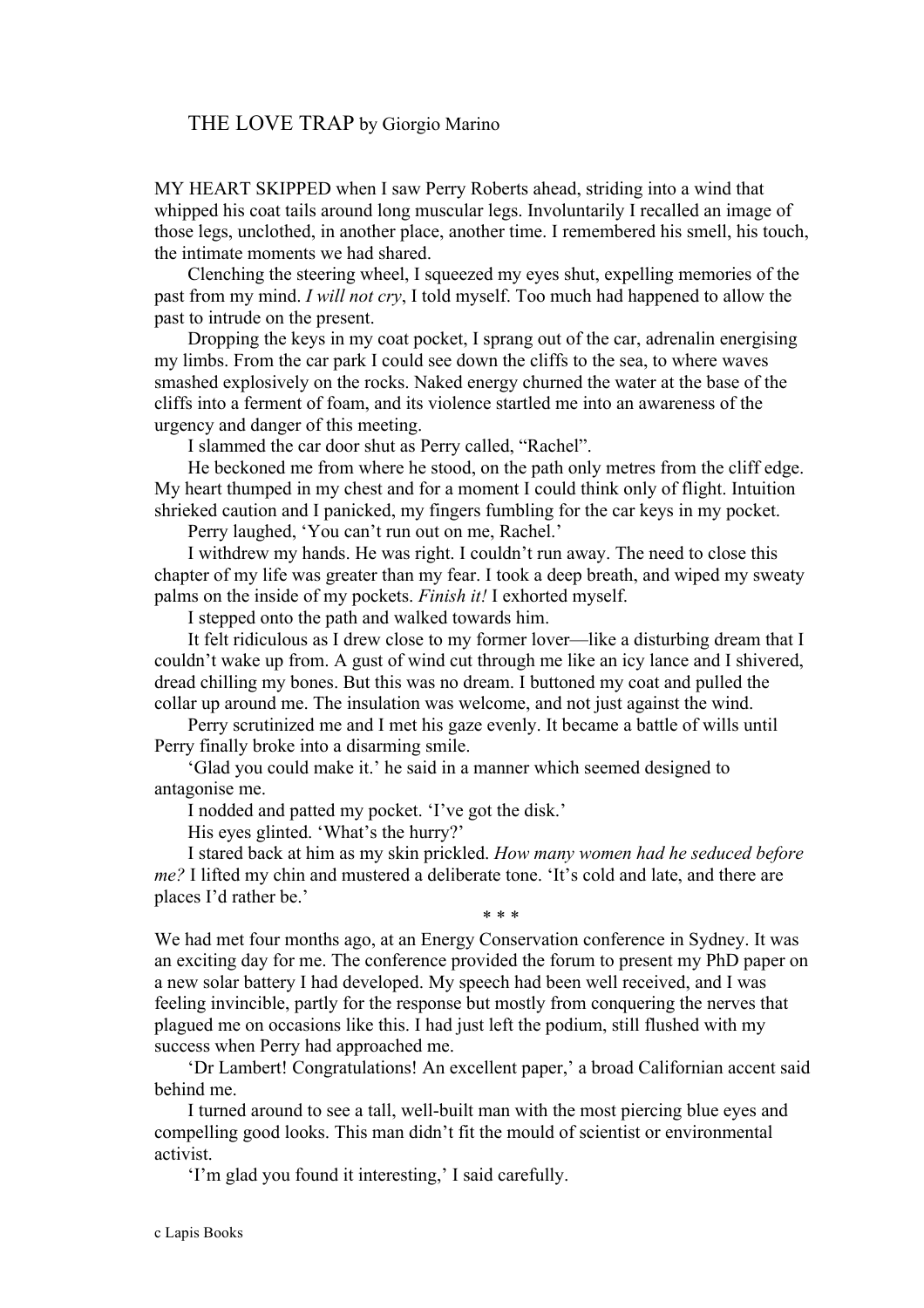'Very,' he said, shaking his head in admiration. 'Your work is fantastic.'

*Effusive*, I thought. This man *definitely* doesn't fit. Nonetheless I replied, 'Thank you,' with more than my usual modesty. A cool, professional demeanour suddenly seemed appropriate.

'Your solar batteries are really neat, Doctor Lambert.' He flashed me a radiant smile. 'They'd be perfect for our water filtration plants in North Africa.'

*Neat?* I thought, dragging my attention away from perfect teeth. 'I didn't catch your name.'

'I'm sorry,' he said holding out his hand. 'Perry Roberts of the Desrenewal Institute.'

We shook hands as I asked, 'And the Institute is ...?'

He glanced at his watch, and flushed with embarrassment. 'I'm terribly sorry. I have to rush but could we meet for lunch sometime. I'd love to discuss more about your work.'

He peered searchingly into my eyes, and this time there was no misreading the signal. *This was to be a lunch with possibilities*.

'Lunch sounds fine,' I replied, handing him my card.

'I'll call you next week,' he said, pressing a card into my palm and closing my fingers around it.

My throat tightened at his touch. *Things like this just don't happen to me.*

'I um, look forward to it,' I replied with difficulty. He flashed a smile and I dragged my eyes away from his long legs striding with the formidable grace of a wild animal. I examined his card and my internal voice was far more honest. *Eeek!*

\* \* \*

The conference was on a Friday and marked the end of my intensive research towards a Doctorate in Physics. My solar battery had already been recognised for its revolutionary design. So Perry's professional inquiry was not as surprising as the suggestion of *romantic* interest. I must admit, I was out of dating practice. For the last three years, my social—and love—life had been relegated to the too-hard-basket. Nothing serious had crossed my narrow path for quite a while. So I was alone, single and celibate. Mr Perry Roberts had entered my life just when I'd decided that I deserved a relationship.

Over the weekend, I must have looked at his business card a hundred times. The thought of getting to know the man was intriguing. He was a different genus to my scientific male friends. My curiosity got the better of me and I looked up the Institute's website. Surprisingly, the site was "under construction" and only had three pages. The content was very American. Very slick. The Desrenewal Institute was an American aid organisation servicing the drought stricken areas of the world. But the website failed to highlight any achievements or actual projects. Against my better judgement, I found myself grinning like a school girl. I should've realised that things didn't quite add up. Though I must admit, my instincts were submerged by infatuation, naivety, and a sprinkling of lust.

By Tuesday of the following week, he hadn't called so I rang his office number. The line clicked and an American receptionist answered the call to advise that Mr Roberts was out. I left my name and number. I was relieved; I didn't quite know what to say.

He phoned me an hour later. We organised lunch for Friday, then had dinner on Saturday night, and an intimate brunch on Sunday. Perry was a marvellous companion: thoughtful, generous, funny. And as a lover, he was gentle and romantic. We were together almost every evening in that first fortnight and inseparable on weekends.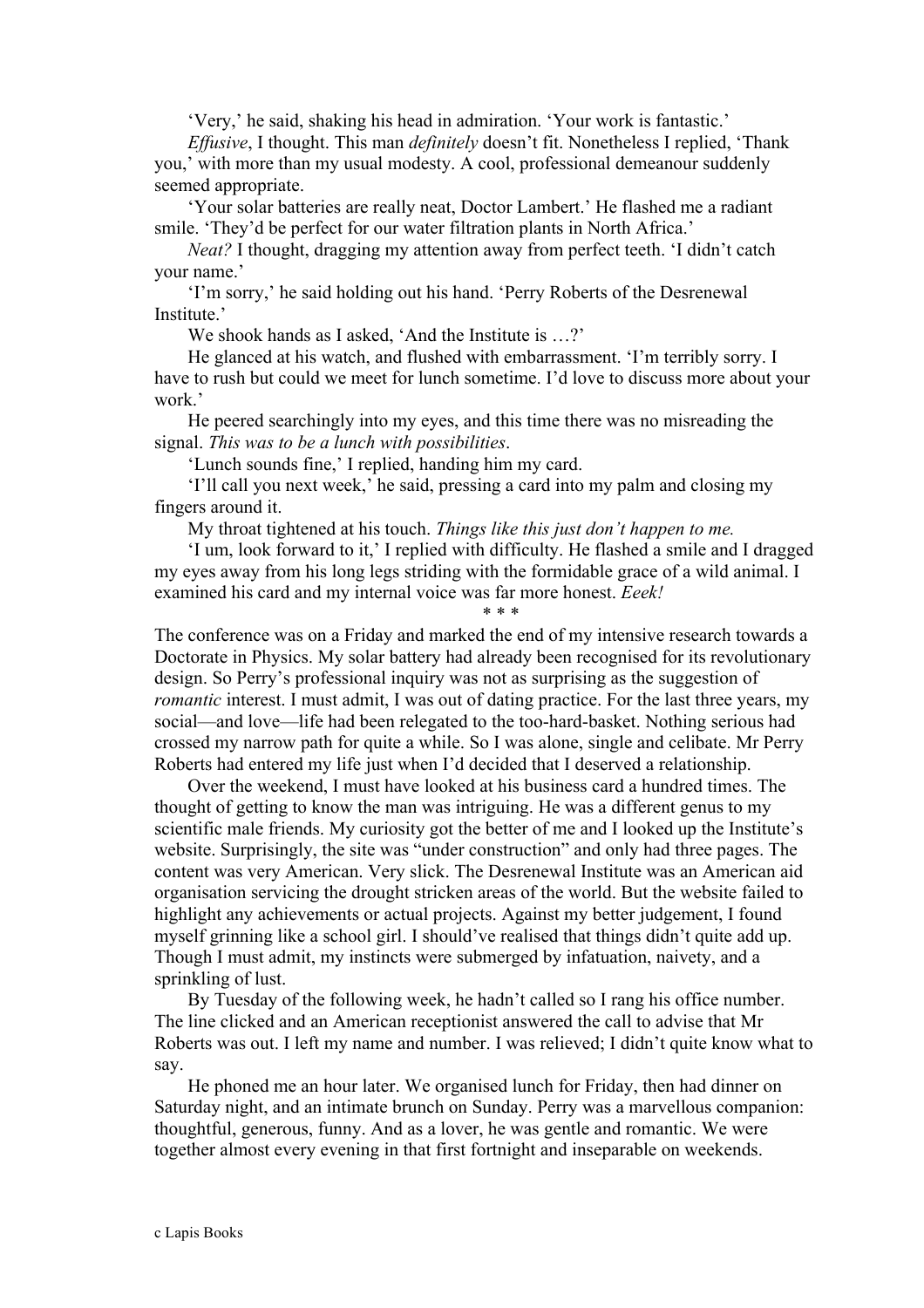We talked and talked—all night sometimes—about our lives, business, science, the environment, and us, endlessly about us. To my amazement, he knew so much about the third world, politics and international aid, but very little about theoretical physics. I was delighted that I could teach him something. I know now I should have known better. But my desire for love and marriage, and a family home with children had overwhelmed me. I allowed myself to trust him completely on a very short acquaintance. And yes, I showed him my solar battery designs …

## \* \* \*

The wind wailed between powerlines as I stared at this other Perry Roberts. It was as if he had metamorphosed into something obscene—an evil Mr Hyde from the loving Doctor Jekyll. It was still hard to believe I was dealing with the same man.

He leered as his eyes swept over me. 'You're looking pretty neat these days.'

I felt like screaming. His overuse of the word neat was annoying. I couldn't imagine why I hadn't seen it on our first meeting. Was I that *desperate*? I shudder at how long his true nature would have been hidden from me. I was lucky; an unexpected coincidence had revealed his duplicity to me. \* \* \*

I was out with colleagues on a Wednesday night to celebrate a birthday. Dinner was consumed with numerous bottles of wine, and we decided to party on at a nightclub. My colleague Sara had spotted him first. The music was deafening, and through a combination of gestures and glinting eyes, she communicated for me to consider an attractive proposition.

I followed her gaze and spotted my Perry across the room. He'd told me this morning that he'd be in Melbourne overnight. We even had a romantic reunion scheduled for tomorrow evening. So naturally, I assumed that his trip had been cancelled and he'd come looking for me. I smiled slyly as I appraised my gorgeous man. None of my colleagues knew of our relationship, so I was looking forward to Sara's reaction when I introduced him.

I began to walk over but froze with my mouth open. A tall brunette had stood up next to him. I watched him assist her out of the club. His hand swept down her buttocks with unmistakeable intimacy. The girl leaned in and kissed his cheek. Then he smiled his I-love-you-so-much smile—the same smile that had been extended to me this morning.

Sara was looking at me strangely as the blood drained from my face. I fled into the ladies' room and locked the cubicle door behind me. I was shaking with anxiety, fear and grief, and regretted the wine which confused my thoughts. Suddenly, I wanted to go home.

I left the club and caught a cab home to my apartment. The lift to the 18th floor made me queasy so I walked out onto the balcony. I held onto the railing and stared bleakly at the colourful lights of Sydney's tower buildings reflecting on the harbour. I don't know how long I sat out there. But by daybreak, my tears had disappeared. Shock had changed to hurt, to bewilderment and finally into anger. My early doubts had returned with a vengeance and my resolve hardened with the rising sun. I showered, dressed in jeans and a cotton top and called in sick. Then I reached for the Yellow Pages and began ringing numbers until I found someone who would see me that day. \* \* \*

I jumped when the buzzer rang at ten o'clock. I questioned him on the intercom and confirmed it was my private investigator. A few minutes later there was a knock at the door, and Bruce Jackson introduced himself. He was tall and heavy set with the good looks of those rugged men in beer ads.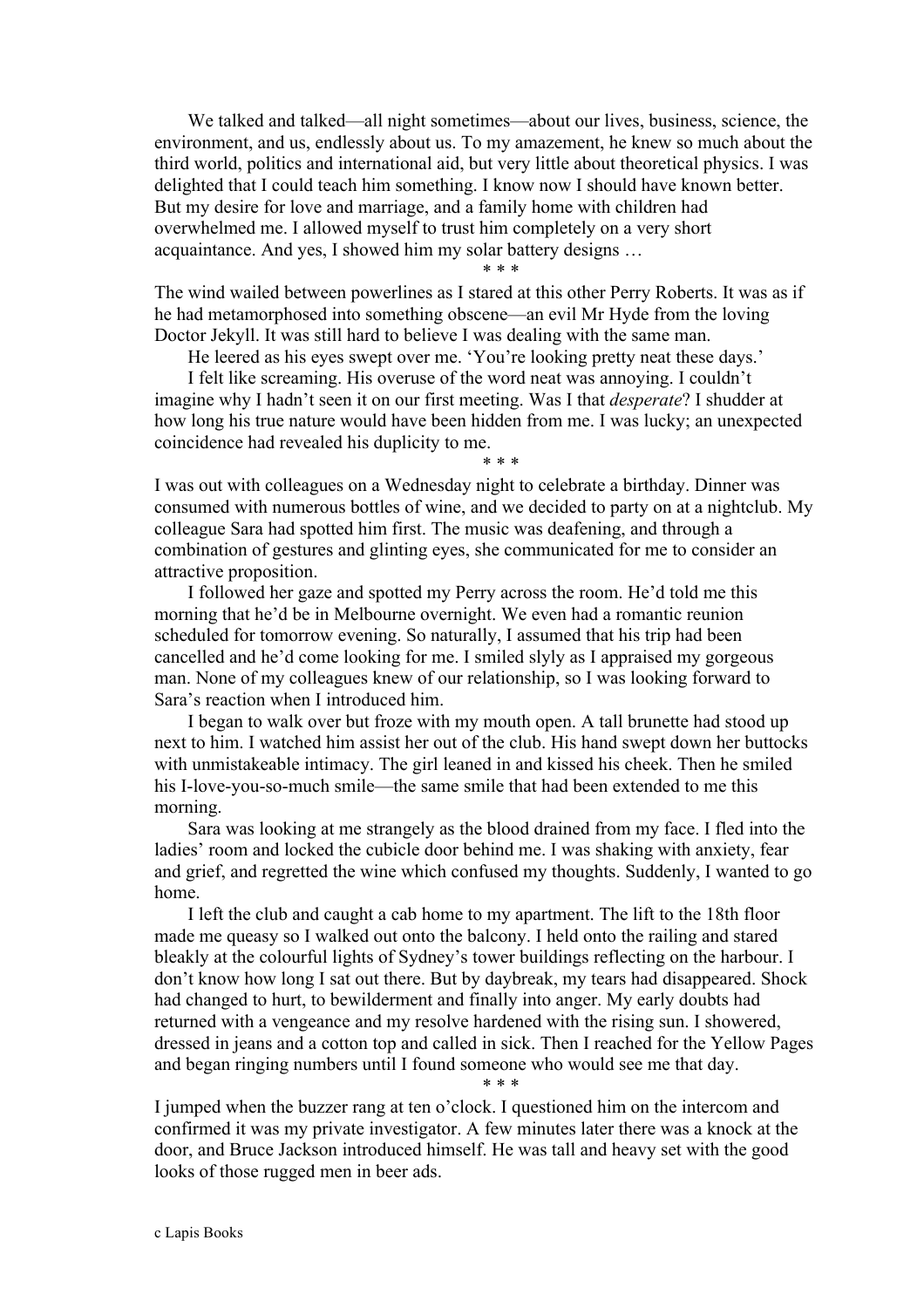However his line of questioning revealed a careful intelligence and an interest in detail which quickly irritated me in my hung over state. We talked over coffees and he made copious notes until my bad temper and frustration were vented.

'I'm not paying you to drink coffee all day!' I snapped as I jumped out of my chair and strode to the window.

'But Miss Lambert,' he said in a calm reasonable voice. 'I need to make sure I have all the facts.'

I turned around as quickly as I dared. 'What more do you need to know?'

He rubbed his chin. 'I want to hear the story again, from the beginning.'

I rolled my eyes. 'I've told you everything.'

He shrugged. 'Everything except *why* …? Why did this bloke pop out of the blue, and a week after the first meeting you're showing him everything …'

I flushed darkly but the accusation had rendered me speechless. The gumshoe was right. I returned to my chair and sat down. 'He said the Institute funded water purifiers in North Africa. I told him my solar batteries would be a useful power source for …'

'Did you show him your designs,' he asked.

I flushed again and buried my head in my hands as the magnitude of my naivety dawned on me. 'They're on my laptop …'

'How did he see them?'

I swallowed with difficulty, wiped my eyes and retrieved my laptop from the study. I flipped open my laptop, turned it on and punched a series of keys. My Desktop window lit up and I pointed at a folder. 'They're kept in here, but it's password protected.'

'Is it Bendigo1948 as well,' Bruce demurred. 'I just saw you enter the keys.'

I shot him a glance and nodded weakly. 'The University Admin constantly sends us reminders to change passwords.'

Bruce grunted. 'Passwords are useless when someone's watching.'

'He wasn't just anyone,' I protested.

'What files do you keep on your laptop?' Bruce interrupted. At least one of us was staying focussed.

'Everything,' I replied softly. *How could I have been so stupid!* I tapped a series of keys and brought up the specifications on screen. 'The entire manufacturing process is here.'

'And you showed a complete stranger —'

I glared. 'He wasn't a stranger!'

'Whatever you want to call it, Miss Lambert.'

'He was supposed to be my life partner …' My voice faltered. 'We were supposed to be in a relationship,' I added lamely. But my self possession completely deserted me and tears rolled down my cheeks.

Bruce sighed wearily. 'Well, let's work out what's really going. Did he copy any files?'

I shook my head glumly. This gumshoe had just humbled my illustrious PhD brain. 'I don't think so. We keep a log of all the times that each document has been accessed.'

I quickly switched into the programme, and a spreadsheet appeared. I scrolled through the long list of dates and times that the document had been accessed and my heart sank. There were a series of logins around four and five AM.

'I don't believe it,' I muttered. 'He used my computer in the middle of the night after we had …' I searched Bruce's face. 'But how did he do it without waking me?'

Bruce stared into the distance and gradually brought his gaze back to mine. 'Do you take sleeping pills?'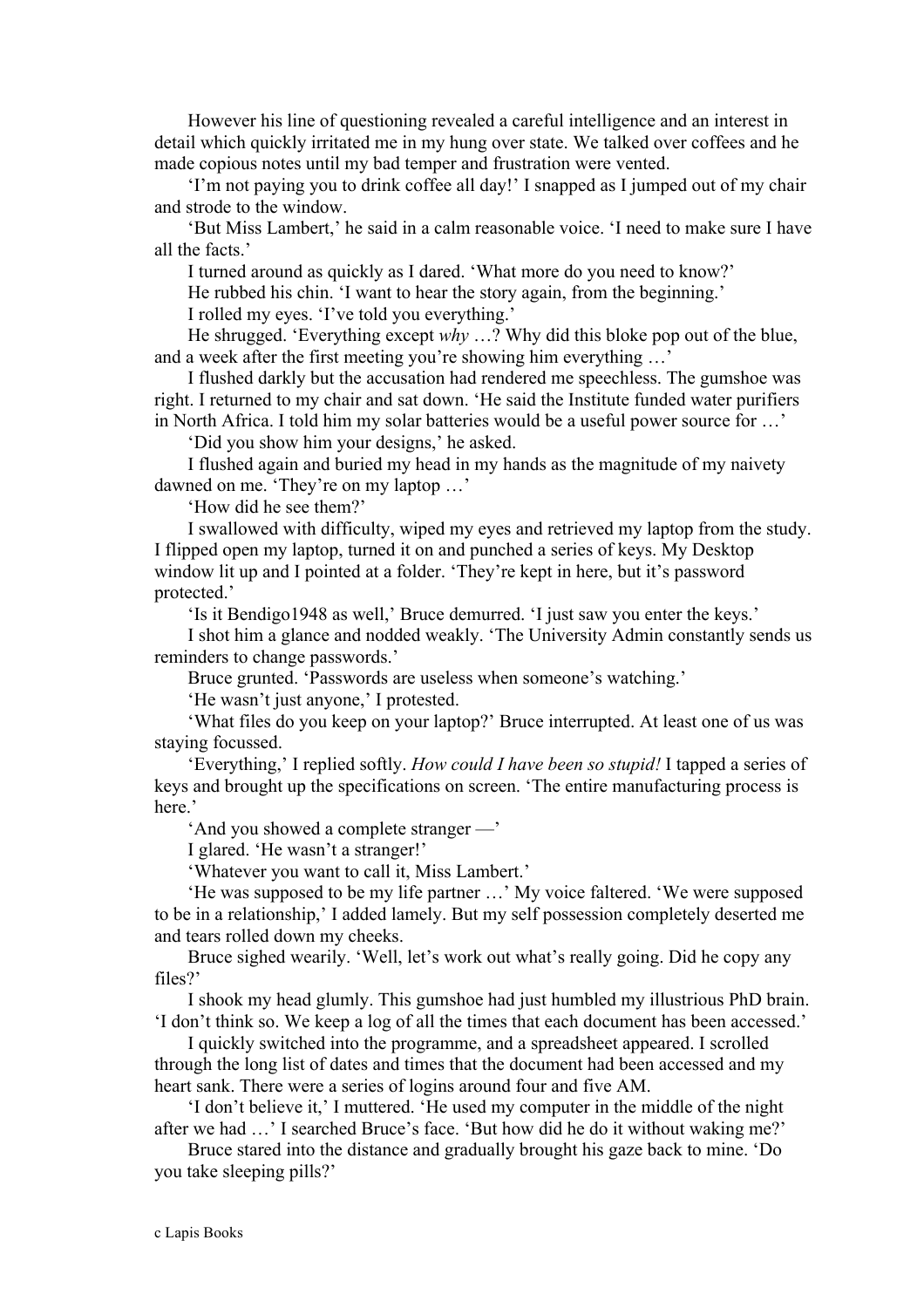'No.'

'Did you drink anything before you went to sleep?'

'We always had champagne nightcaps,' I muttered. 'He always brought a bottle. There's one in the fridge from his last visit the night before.'

Bruce stood up and walked to my kitchen. He removed the bottle and held it up to the light. 'I can't see anything.'

'What are you looking for?'

'Evidence of sleeping powders.'

He spotted the two flutes on the kitchen and pointed. 'Are those recent?'

I nodded dumbly. 'I haven't been in the mood for cleaning.'

Bruce looked at them carefully, then snorted and walked back with the slender glasses. 'Look,' he said, pointing to the glass with lipstick on the rim. 'See the white residue in the bottom? Looks like your boyfriend slipped you a mickey.'

I crossed my arms and looked away, furious with myself.

Bruce Jackson Private Detective pocketed his notebook with the tired expression of a man who has seen it all. 'I'll let myself out. I'll make some calls and see what else I can find out this Perry Roberts.'

\* \* \*

That afternoon, Perry Roberts came to my door. I was stunned at his appearance of normalcy. He carried a dozen roses, a bottle of French champagne and a winning smile.

I glared at him and his smile died on his lips.

'What's wrong my darling?'

'I want my files back, and after that I don't ever want to see you again.'

He blinked innocently. 'I don't know what you are talking about, darling.'

The lie inflamed my already raging feelings of hurt and anger. 'Get out! Get out! Go!' I yelled, pointing down the corridor to the lift.

His expression darkened. 'This will make it difficult for me, Rachel.'

The admission still had the power to hurt me. *Denial is a powerful beast.* 'So it is true!' I said bitterly.

'I don't know what you know and I don't care.' He tossed the flowers into the kitchen. 'I've copied all the files except for the last one which you will give me now.'

'Over my dead body!'

He sneered. 'Your choice Rachel. Or do you want me to tell your University colleagues that you gave away intellectual property to the first man that made you—'

I slammed the door in his face.

Bruce had been busy. The following morning, he was back on my doorstep. I let him in and babbled my conversation with Perry. My private detective listened, nodding politely while he waited for me to finish.

\* \* \*

'It makes sense now,' he said gruffly and flipped open his notebook.

'The Desrenewal Institute is only a dummy company. The Australian "head office" is a single room rented out in Sydney. But the parent is VRIS Corporation, a US defence contractor that manufactures high tech portable weapons for infantry forces. They've been in trouble for selling weapons into places where they shouldn't.' He stopped to look at me. 'This will interest you. Their latest offering is a new range of weapons that have Sat Nav guidance systems for greater accuracy.' He looked at me again. 'The biggest selling feature? The weapons use solar charged batteries.'

I groaned. Bruce had just confirmed my worst fears, and I would not have described it as interesting. More like disastrous. Hopes for my brilliant career were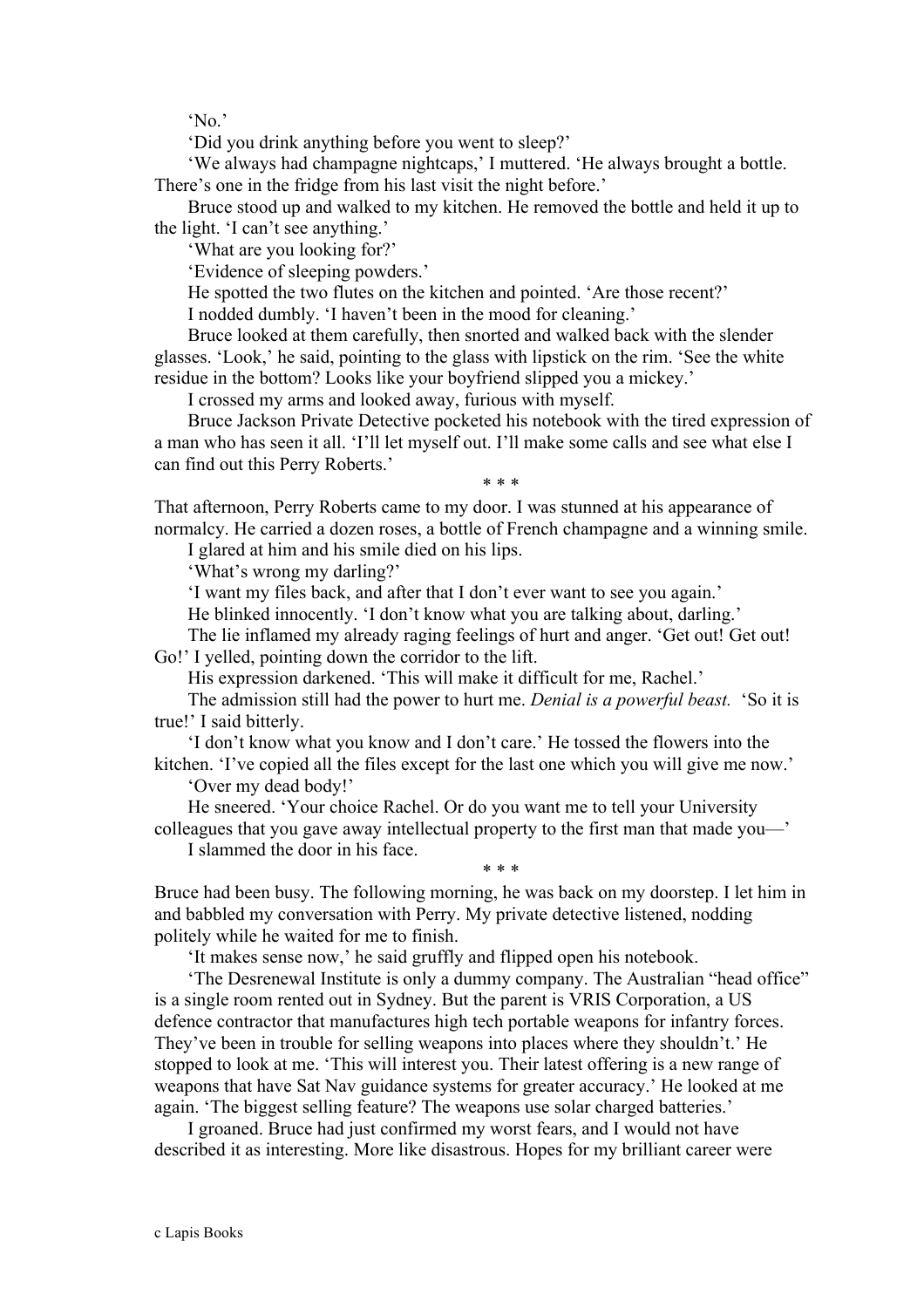rapidly fading. Not only had I allowed my design to be stolen, but it had been stolen by a company that for ethical reasons we could never have sold to.

'What about that girl in the nightclub?'

Bruce looked almost cheerful when he flicked through his notebook. 'Ah, yes. She's a personal assistant for the CEO of another military contractor.' He raised an unruly eyebrow. 'I'm afraid you've been caught in a love trap.'

'Huh?'

'Ahh …' Bruce rubbed his chin. 'A love trap is err, the seduction of a target by an agent for the purpose of getting valuable information. It's a technique commonly used by spies.'

I gaped at him. 'You mean Perry's a secret agent?'

'More like an industrial spy?' Bruce shrugged. 'I'm sorry but you've been had, Rachel.'

This was no longer news to me. For a few minutes I just crossed my arms and felt thoroughly sorry for myself. Thankfully, Bruce didn't make a sound. Finally I looked up and whispered, 'How am I going to tell the University?'

'Better coming from you than him,' Bruce said gruffly.

I nodded dumbly. 'You're right.' I glanced at my laptop computer and mused, 'He still needs another file. If only there was a way I could erase all the files …'

Bruce stared at me for a moment, then smiled slyly. 'You know, there is a way . . .' \* \* \*

The following night, I met Perry Roberts on the cliff top.

'Do you have a disk for me?' he asked savagely, and thrust an open hand at me.

I shuddered. To have been involved with this monster was frightening. I pulled the plastic case out of my pocket, and passed it to him.

'It's the last file?' I said and added, 'but you won't be sure until you try, will you?' Perry grabbed my upper arm and squeezed it hard. 'It better be!'

Wincing, I cried out in pain, 'Yes, yes.'

He let me go, blue eyes iced over into steel grey. 'It had better be.'

'Copy it onto your computer with the others and you'll have the complete manufacturing process,' I said resignedly.

Perry relaxed, and added, 'Well it's been terrific Rachel. I did enjoy your company.'

'I regret the day I ever set eyes on you,' I retorted.

'Oh, I don't think so,' he said, grinning.

He reached up and grazed my cheek with the back of his fingers. I turned away and his thick powerful fingers dropped to my neck. I held my breath, suddenly aware of the extreme danger.

His eyes narrowed and his breath panted like an animal.

I imagined the headline: *Young scientist commits suicide by jumping off a cliff.*

His fingers tightened around my throat. My lungs fought for air. Black blotches began to appear before my eyes.

A car door slammed.

Perry released me and whirled to look up the hill. 'Who's that?' he hissed.

I stumbled back on rubbery legs and rubbed my throat. 'A little life insurance

policy,' I croaked as I stepped back way from the cliff edge. 'And he carries a gun.' Perry clenched his fists. He reminded me of a playground bully who had been beaten at his own game. 'Well I've got the files.'

I lifted my chin and glowered at the man I had declared my love to. 'Anything to get rid of you.'